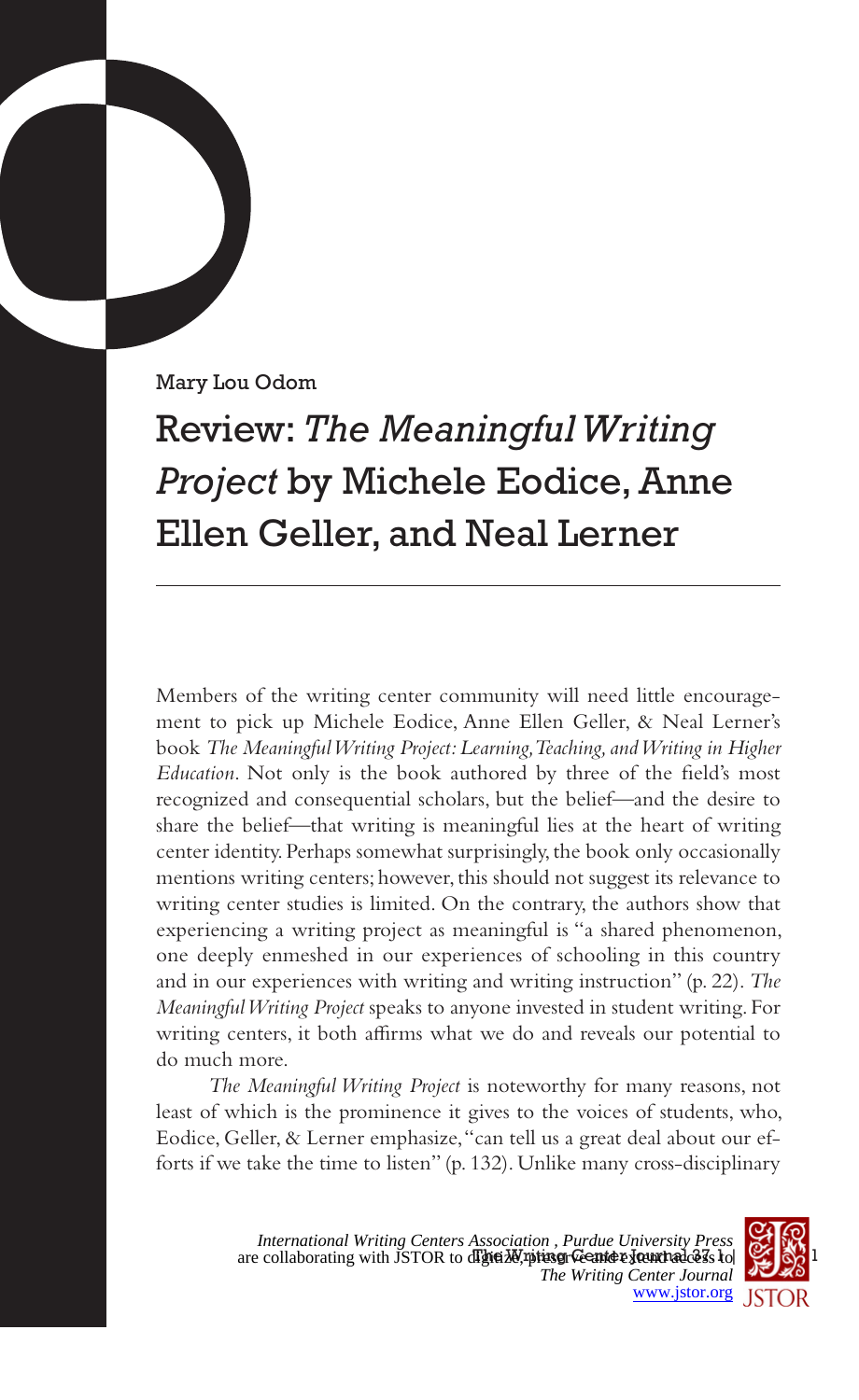studies, their inquiry focuses on student learning rather than teacher action, and they rely on students' own accounts of writing in which they experienced "the power of personal connection, the thrill of immersion in thought, writing and research, and the satisfaction of knowing the work they produced could be applicable, relevant, and real world" (p. 4). To show how meaningful writing creates these opportunities for students, the authors suggest three frameworks: agency, engagement, and learning for transfer. While familiar, these concepts take on greater significance when considered through the lens of expansively framed learning (as articulated by Randi Engle, Diane Lam, Xenia Meyer, and Sarah Nix, 2012).

One appeal of *The Meaningful Writing Project* is the contrast between students' descriptions of meaningful writing and the seemingly endless declarations of literacy crises. Eodice, Geller, & Lerner highlight this hopefulness in Chapter 1 before turning to an extensive discussion of their qualitative, RAD (Haswell, 2005) research conducted across their three institutions. Two open-ended questions were central to their survey of seniors reflecting on writing completed during their undergraduate careers: 1. "Describe the writing project you found meaningful"; and 2. "What made that project meaningful for you?" (p. 148). Follow-up interviews were conducted, and student data were triangulated through surveys and interviews of faculty in whose classes students wrote their meaningful projects. Notably, undergraduate coresearchers (including writing center consultants) conducted the student and faculty interviews. Collaboratively, Eodice, Geller, & Lerner coded each of the 707 student-survey responses, 27 student interviews, 160 faculty surveys, and 60 faculty interviews. Using grounded theory (Glaser & Strauss, 1967), they identified conditions most essential to students' meaningful writing projects. Chapters 2–5 detail those findings in the context of current research and offer illustrative case studies. Immediately following Chapter 1 is an infographic chapter for reference. Infographic data (and an invitation to contribute to the study) can be found at http://meaningfulwritingproject.net/.

Chapter 2 focuses on the framework of agency, and Eodice, Geller, & Lerner's discussion reminds us how challenging a goal agency is. Not only did students often describe the opportunities and freedom they found agentive in their meaningful writing "in contrast to the rest of their schooling" (p. 33), but the authors also note that the mere presence of such opportunities does not guarantee agency. Drawing on Marilyn Cooper's (2011) concept of agency as embodiment, they show that students develop a sense of agency in their writing through a social process connecting their identities (current or future) to others (instructors, peers, etc.) and to course content. The writing center has much to offer students as they engage in such a process: the social interaction that has long been a hall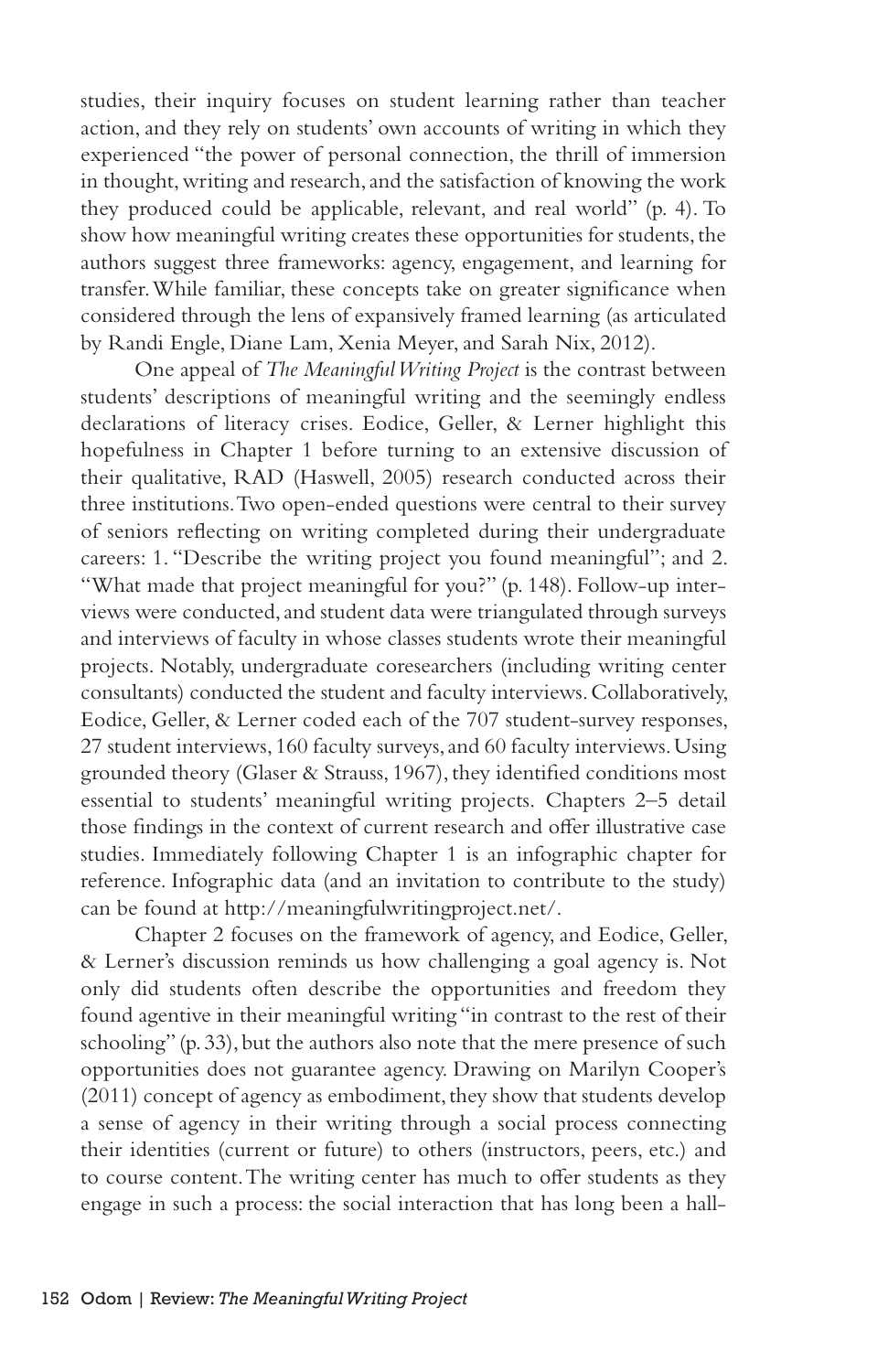mark of our work (Harris, 1995) aids students in making these valuable connections every day. With greater intentionality in our talk, whether about subject matter, revision choices, or a student's future writing identity, writing center practice can promote more attainable student agency.

While Eodice, Geller, & Lerner note agency may be a possible outcome of a meaningful writing project, they suggest engagement, the framework discussed in Chapter 3, is first essential for meaningfulness to be realized. This characterization builds on established connections among learning, writing, and engagement (e.g., Bromley, Schonberg, & Northway, 2015; Light, 2004), and shows how engagement "enriches the opportunities to bring writers, purposes, and content together"—often within a student's meaningful writing project (p. 57). Reminiscent of their treatment of agency, the authors reject individualistic notions of engagement in favor of its social nature. They note engagement occurs not only when students connect with course content or processes but also through connections with others (instructors, peers, audiences) and the self (including notions of future selves). Of the book's three frameworks, engagement involves elements perhaps most recognizable within writing center studies. Like agency, engagement relies on both social elements and connections with student identity, but student-survey responses show that one-on-one interactions with faculty as well as peer-group work were significant factors in engagement too. Capitalizing on our ability to foster collaborative conversation about writing, writing centers can serve as yet another connection through which students can engage in meaningful writing opportunities.

Chapter 4 addresses learning for transfer and shows how meaningful writing projects offer students opportunities both to "transfer in" prior knowledge or personal connections and "transfer forward" to relevant future contexts. Perhaps the richest of the three framework chapters, it is here the authors' use of expansive framing is most fully realized in terms of the meaningful writing project: "With expansive framing, the attention is on the student and on the conditions necessary for successful learning for transfer, as well as on student agency and engagement with peers, instructors, and materials" (pp. 98–99). This attention to students and to the active role they play in their own learning allows us to see all three frameworks in relation to each other. It also aligns Eodice, Geller, & Lerner with other researchers (e.g., Beach, 1999; Nowacek, 2011; Wardle, 2012) who favor a shift in the terminology of transfer. For a writing center audience, this chapter resonates in two distinct ways. First, its emphasis on what students bring to writing and learning experiences echoes our commitment to working within students' own ideas and language. Second, undergraduate tutors can draw inspiration from students' willingness to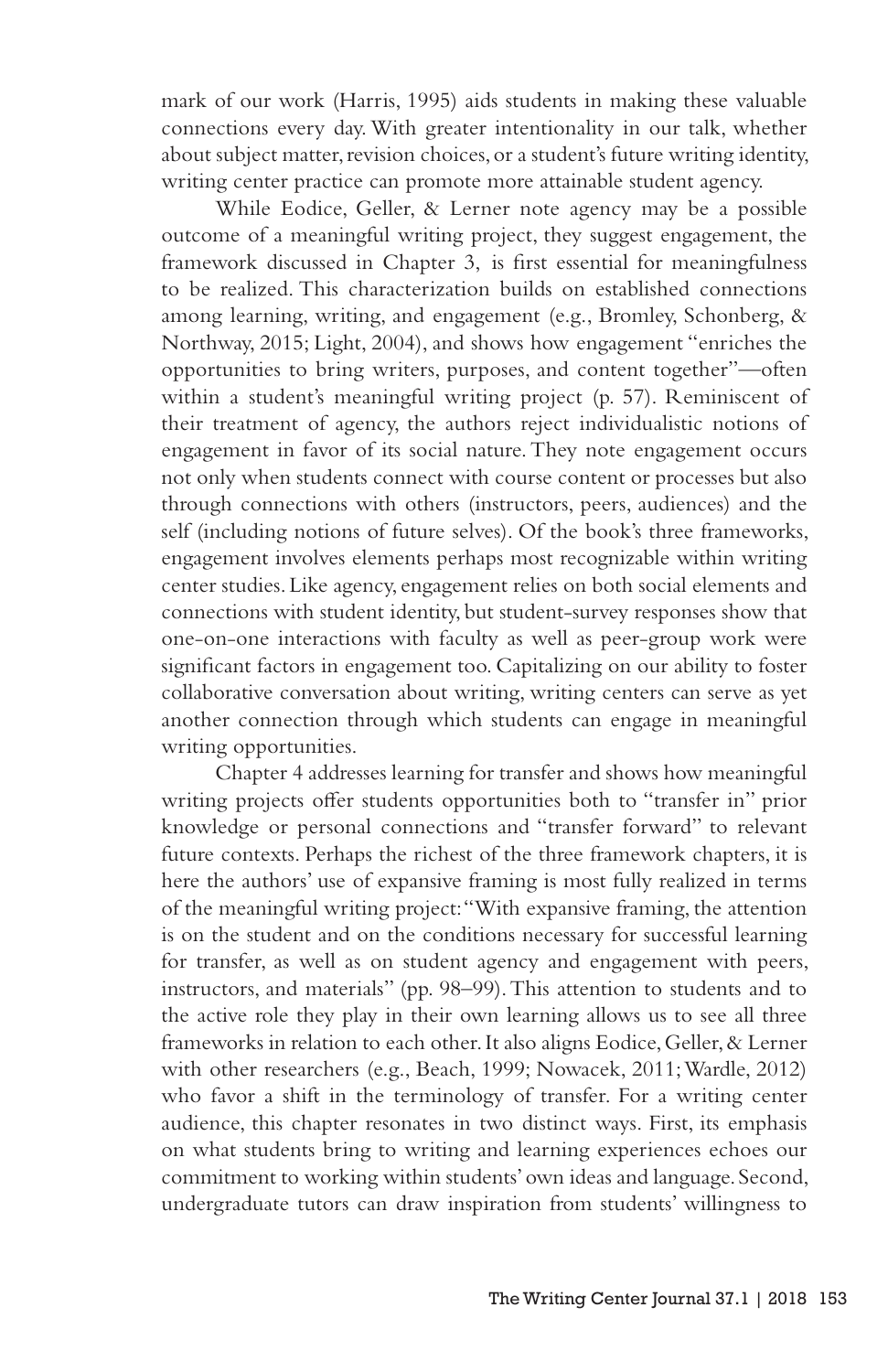engage in unfamiliar writing tasks (80% of students' meaningful writing projects were *new* writing experiences). This last point seems particularly worth noting. Too often, though we celebrate the peer-to-peer culture of the writing center, we neglect to apply what we know about student writers to our student tutors. Readiness for new writing challenges is good news for students in general, but for undergraduate tutors who may find themselves doubly daunted when writers present new-to-them-both writing tasks, this finding may offer an extra level of assurance.

As its practical title "Meaningful Writing Happens When . . ." suggests, Chapter 5 is devoted to those features both students and faculty identify as fundamental in meaningful writing projects. Drawing on data from faculty surveys and interviews, Eodice, Geller, & Lerner explain that faculty perspectives allow them to "describe the contours of shared learning places in rich ways [they] could not see from student data alone" (p. 109). Coding of *both* faculty and student data revealed the potential of writing projects that allowed students to draw on personal connection, envision relevance to the real world and/or their futures, and become immersed in content and/or processes. It is these facets of the meaningful writing project Eodice, Geller, & Lerner "hope might be replicated in every setting—if not for every assignment" (p. 109). Some may argue that because writing centers do not design students' writing tasks, they cannot be such a setting. However, the authors point out that key to making these elements of meaningful writing real to students is the "role of explicitness" (p. 128). Certainly, few settings address student writing and writing processes more explicitly than writing centers.

In their concluding thoughts in Chapter 6, Eodice, Geller, & Lerner explain that "what *The Meaningful Writing Project* is about, foremost, is how much more students can gain when we frame the writing activities we want them to do as expansively inviting" (p. 135). Doing so, they argue, allows students to fulfill a kind of cocreator role in their own meaningful writing experiences, and the authors share their desire that *The Meaningful Writing Project* will help advance a more learner-centric paradigm for education. They celebrate what their study tells us about the how and where of meaningful writing: that it occurs in a variety of ways and in classes of all formats, sizes, and subject matter. Here, as they offer suggestions for fostering meaningful writing, the authors make their most overt reference to writing centers, urging attention to "the moments in writing center sessions . . . when questions can move students to make connections with their current and future selves" (p. 139). It is in these moments, through intentional practices such as asking more meaning-focused questions, that writing centers can transform themselves into sites where meaningful writing regularly occurs.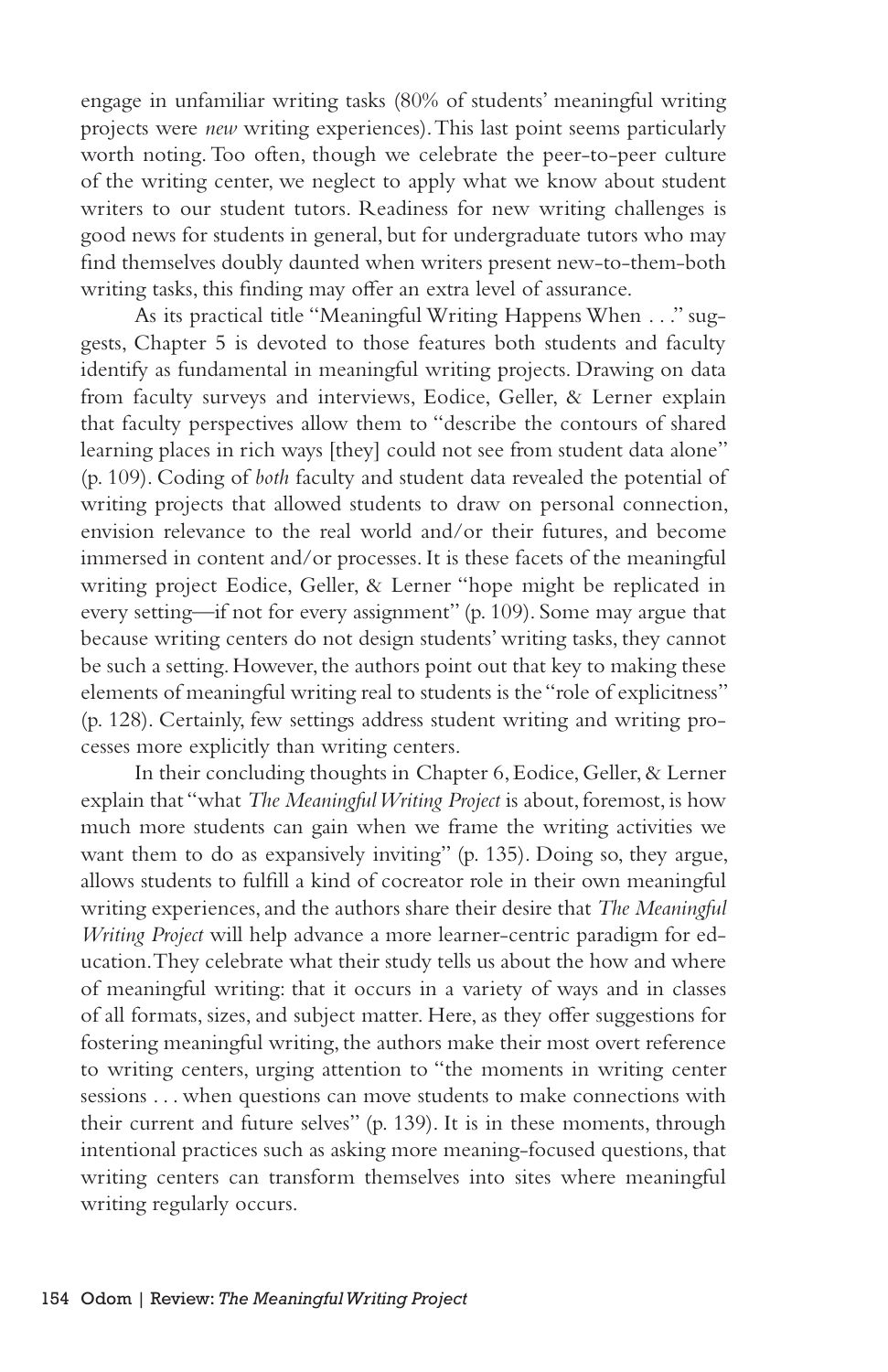While the authors acknowledge that they refrained from forcing a metaphor on their findings in *The Meaningful Writing Project*, they do depict its central idea quite frequently in terms of one concept well known in writing center studies literature: space. The meaningful writing project, they tell us, is a space where students and faculty and course content come together, a space to resolve tensions between what students desire and what faculty intend, and a space where teachers can communicate how they wish writing to be meaningful for students. Ultimately, Eodice, Geller, & Lerner explain, "The meaningful writing project is a meeting space, one in which student agency, engagement, and learning for transfer are possible, enabled by the extent to which personal connection, applicability, and immersion in processes of researching, writing, and thinking might occur" (pp. 113–114). Given that writing center literature (including work by all three of these authors) has long engaged in talk of our centers as spaces beyond the straightforward, physical sense of location (e.g., Boquet, 2002; Grimm, 1996; Reynolds, 2004), we must continually ask: How can the writing center productively occupy these spaces as well?

Eodice, Geller, & Lerner share their hope that tutors, like teachers, will find useful the book's "explicit lenses and language" (p. 136) for identifying how we might facilitate meaningful writing. As mentioned previously, writing center professionals looking for ways to connect the book's findings to their own practice should easily be able to do so, for the conditions (personal connection, applicability, and immersion in researching, writing, and thinking processes) identified as key for students to experience meaningfulness often occur naturally in writing center work. In particular, becoming more attuned to the value of personal connection and immersion in process will enable writing tutors to help students construct their writing projects in more meaningful ways. Attending to these concepts can have other benefits as well, providing tutors with practical, real-world examples for conveying rhetorical concepts such as audience and context.

If they choose to, writing centers can figure prominently in a student's experience of writing as meaningful. Eodice, Geller, & Lerner even suggest that "we (faculty, tutors, and mentors) have likely been underestimating our potential influence on student agency, engagement, and learning for transfer" (p. 135). Indeed, we know writing centers can play a positive role in students' undergraduate experiences, but do we recognize the full extent of that potential? Consider one of our field's earliest rallying cries: to produce better writers, not better writing. These words suggest confidence in a bold and ambitious mission. But . . . if students leave our centers having improved their writing yet having no greater sense of that writing as meaningful, then we must acknowledge we are not truly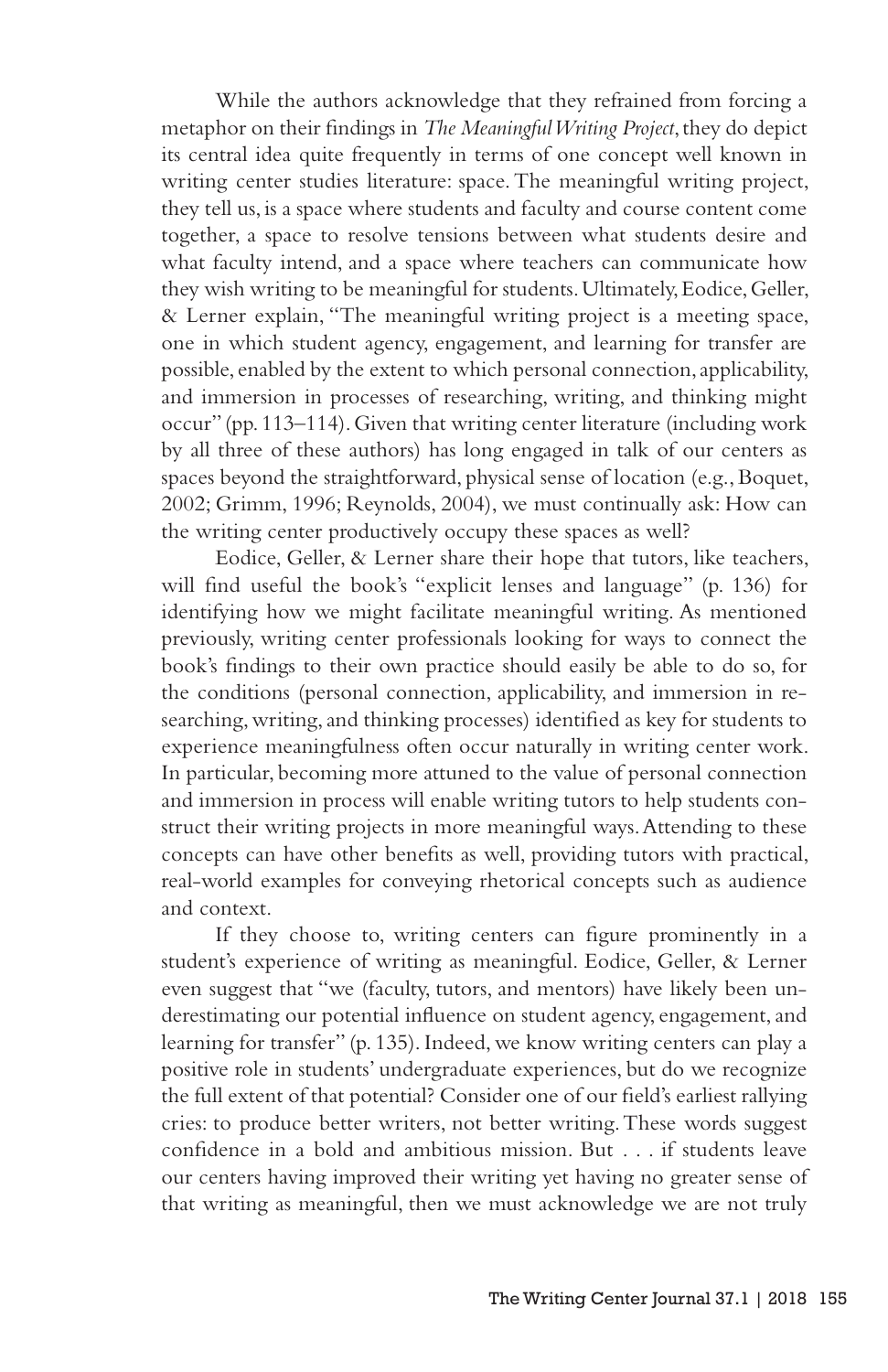producing better writers. What *The Meaningful Writing Project* ultimately offers the writing center field is the insight into how we *can* fulfill that mission as we share with students our belief that writing, especially their writing, has meaning.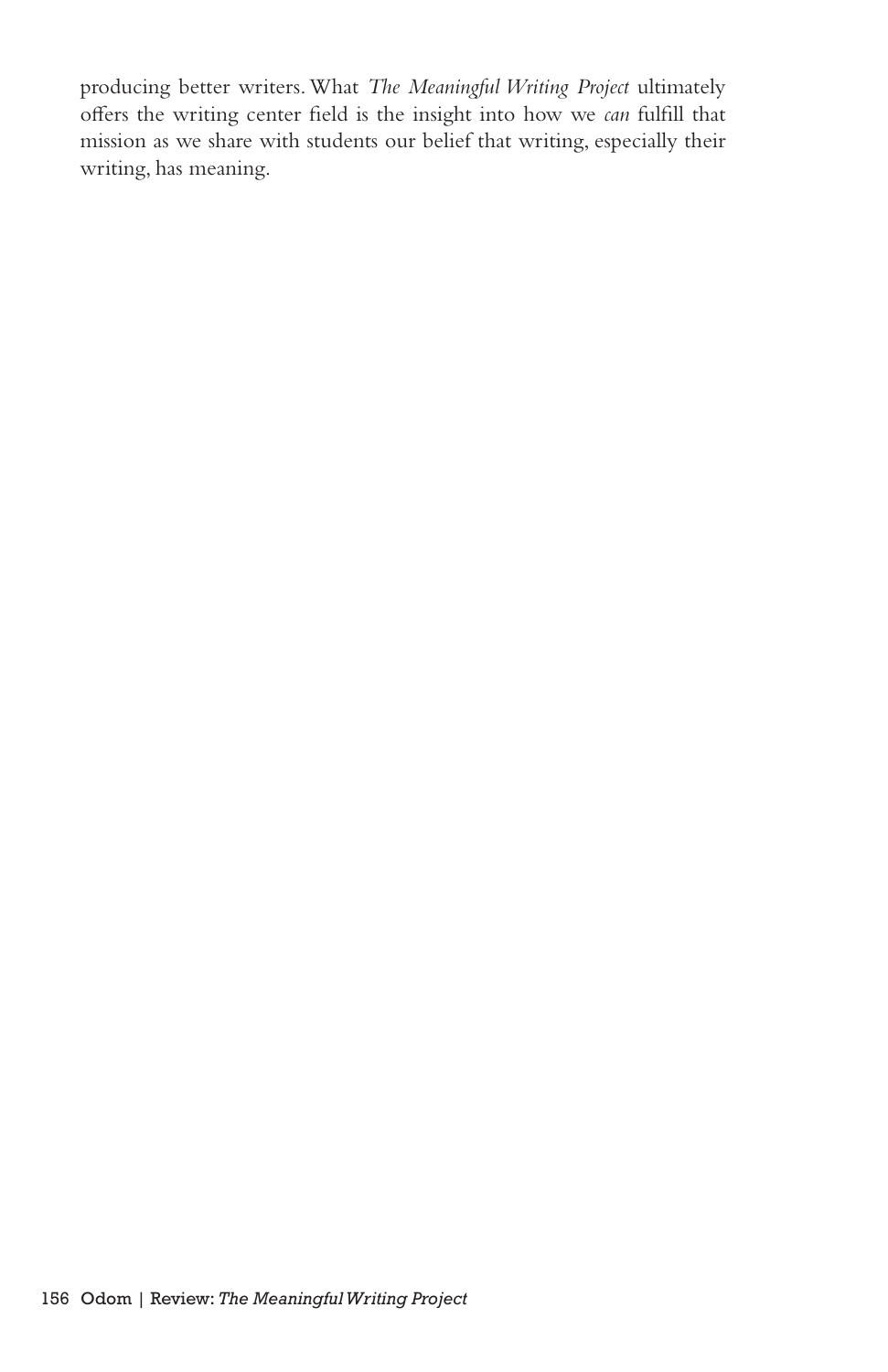## References

- Beach, K. (1999). Consequential transitions: A sociocultural expedition beyond transfer in education. *Review of Research in Education, 24,* 101–139.
- Boquet, E. (2002). *Noise from the writing center.* Logan: Utah State University Press.
- Bromley, P., Schonberg, E., & Northway, K. (2015). Student perceptions of intellectual engagement in the writing center: Cognitive challenge, tutor involvement, and productive sessions. *Writing Lab Newsletter, 39*(7–8), 1–3.
- Cooper, M. M. (2011). Rhetorical agency as emergent and enacted. *College Composition and Communication, 62*(3)*,* 420–449.
- Engle, R. A., Lam, D. P., Meyer, X. S., & Nix, S. E. (2012). How does expansive framing promote transfer? Several proposed explanations and a research agenda for investigating them. *Educational Psychologist, 47*(3)*,* 215–231.
- Glaser, B. G., & Strauss, A. L. (1967). *The discovery of grounded theory: Strategies for qualitative research.* Chicago, IL: Aldine.
- Grimm, N. (1996). Rearticulating the work of the writing center. *College Composition and Communication, 47*(4)*,* 523–548.
- Harris, M. (1995). Talking in the middle: Why writers need writing tutors. *College English, 57*(1)*,* 27–42.
- Haswell, R. H. (2005). NCTE/CCCC's recent war on scholarship. *Written Communication, 22*(2)*,* 198–223.
- Light, R. (2004). *Making the most of college: Students speak their minds*. Boston, MA: Harvard University Press.
- Nowacek, R. S. (2011). *Agents of integration: Understanding transfer as a rhetorical act*. Carbondale: Southern Illinois University Press.